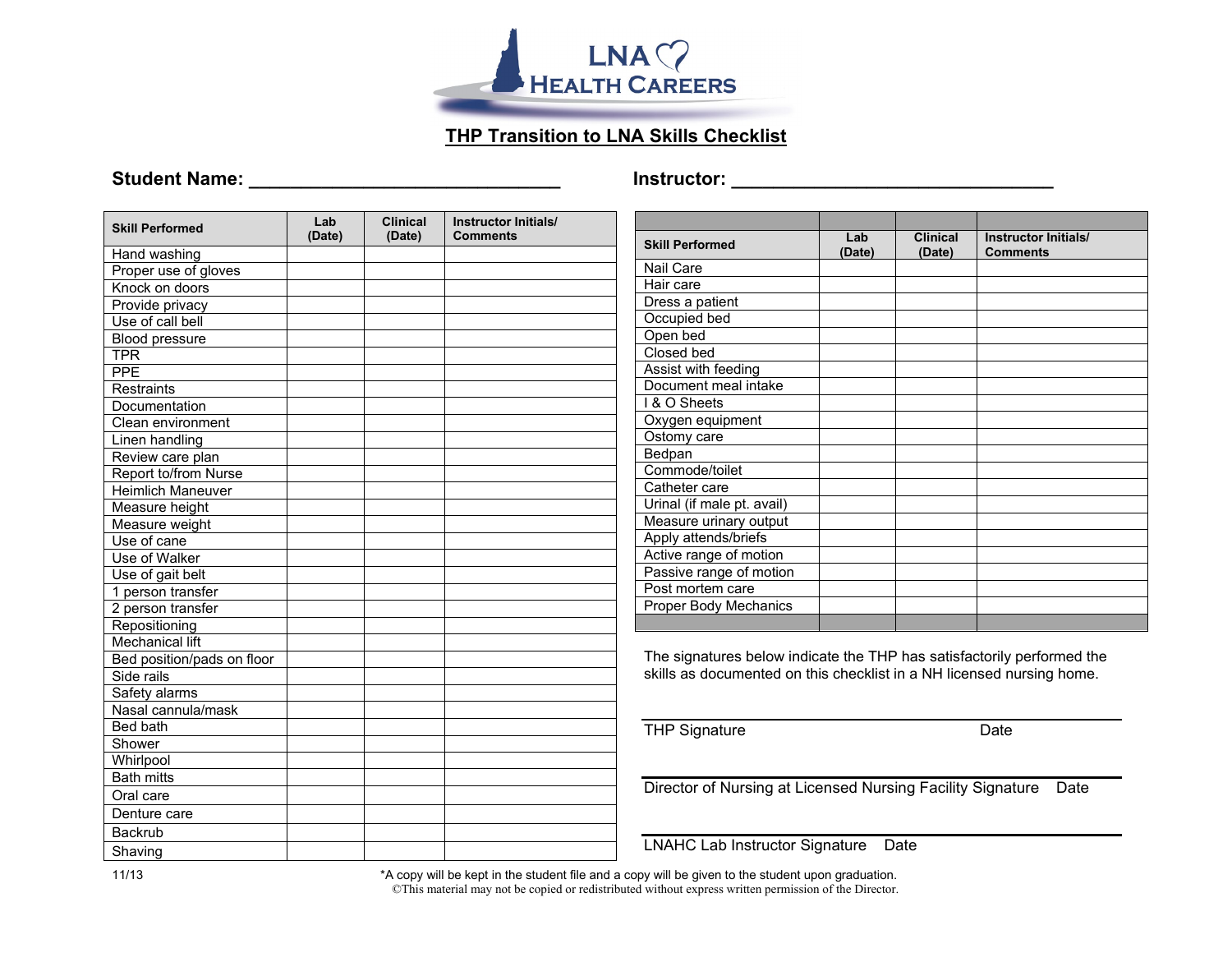

### **THP Transition to LNA Skills Checklist**

Student Name: **Example 2018** and 2019 and 2019 and 2019 and 2019 and 2019 and 2019 and 2019 and 2019 and 2019 and 2019 and 2019 and 2019 and 2019 and 2019 and 2019 and 2019 and 2019 and 2019 and 2019 and 2019 and 2019 and

**□ Satisfactory □ Unsatisfactory** 

#### **DEMENTIA SKILLS CHECKLIST**

| <b>Objective / Skill</b>                                                                 | <b>Classroom</b><br>(Date) | <b>Clinical</b><br>(Date) | Instructor Initials/<br><b>Comments</b> |
|------------------------------------------------------------------------------------------|----------------------------|---------------------------|-----------------------------------------|
| Identify Residents who exhibit signs and symptoms of<br>Dementia                         |                            |                           |                                         |
| Demonstrate strategies helpful in<br>communication/caring for residents with Dementia    |                            |                           |                                         |
| Perform personal care to residents with Dementia                                         |                            |                           |                                         |
| Identify common behaviors in people with Dementia                                        |                            |                           |                                         |
| Demonstrate appropriate response to a person whose<br>behavior is dysfunctional          |                            |                           |                                         |
| Perform care measures to help maintain the quality of<br>life for a person with Dementia |                            |                           |                                         |
| Identify the effects on the caregiver caring for a person<br>with Dementia               |                            | Classroom<br>Only         |                                         |

The signatures below indicate the student and the instructor agree the student has satisfactorily performed the skills and objectives as documented on this checklist.

\_\_\_\_\_\_\_\_\_\_\_\_\_\_\_\_\_\_\_\_\_\_\_\_\_\_\_\_\_\_\_\_\_\_\_\_\_\_\_\_\_\_\_\_\_\_\_\_\_\_\_ \_\_\_\_\_\_\_\_\_\_\_\_\_\_\_\_\_\_\_\_\_\_\_\_\_\_\_\_\_\_\_\_\_\_\_\_\_\_\_\_\_\_\_\_

THP Signature Date

Director of Nursing at Licensed Nursing Facility Signature Date LNAHC Lab Instructor Signature (if applicable) Date

\_\_\_\_\_\_\_\_\_\_\_\_\_\_\_\_\_\_\_\_\_\_\_\_\_\_\_\_\_\_\_\_\_\_\_\_\_\_\_\_\_\_\_\_\_\_\_\_\_\_\_

11/13 \*A copy will be kept in the student file and a copy will be given to the student upon graduation. ©This material may not be copied or redistributed without express written permission of the Director.